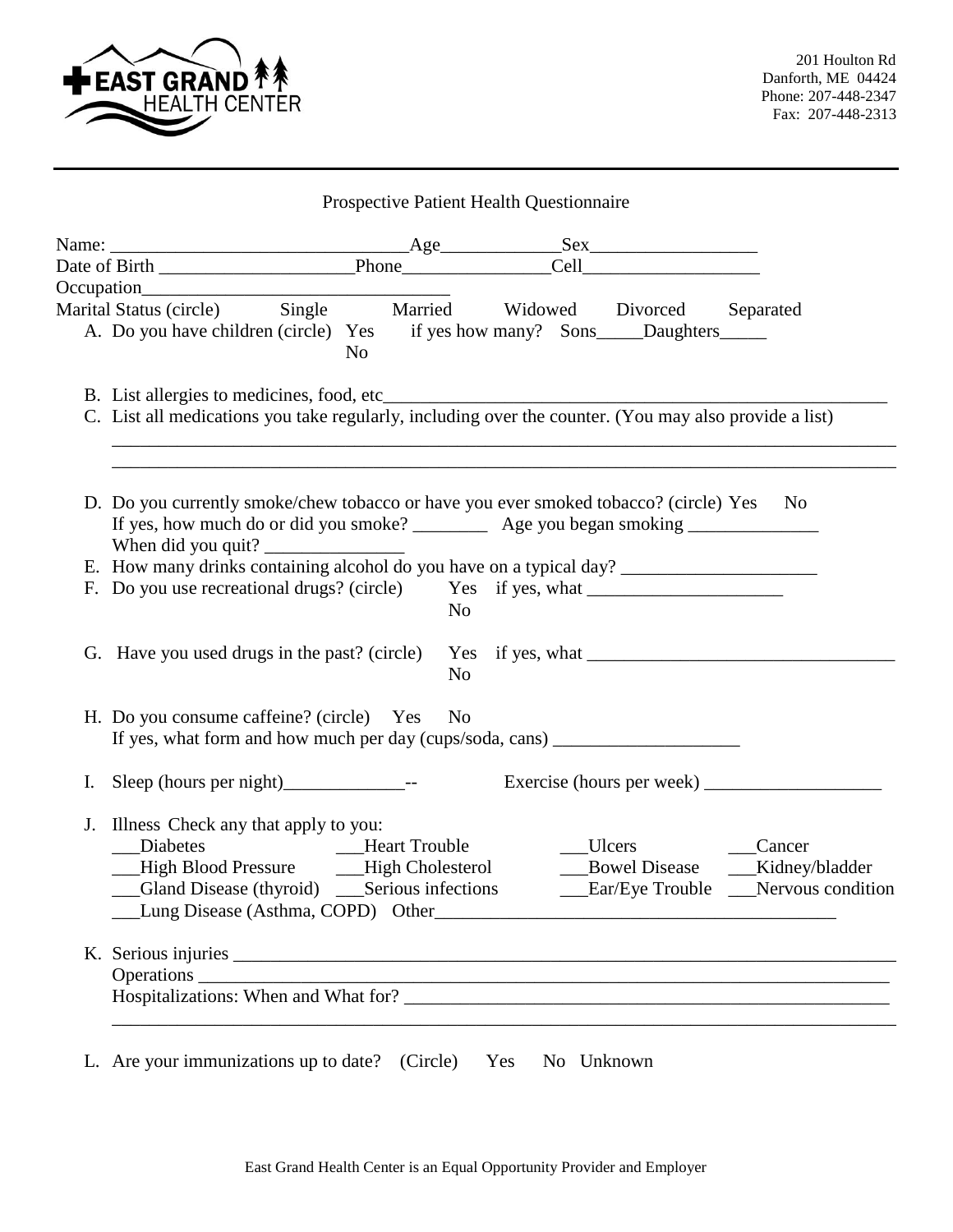M. **Family History:** Please indicate which member of the family. Diabetes **Example 2** and the set of the set of the set of the set of the set of the set of the set of the set of the set of the set of the set of the set of the set of the set of the set of the set of the set of the set of \_\_\_\_\_\_\_\_\_\_\_\_\_\_\_\_\_\_Cancer \_\_\_\_\_\_\_\_\_\_\_\_\_\_\_\_\_\_Bowel Disease High Cholesterol **Example 2** and the High Cholesterol **Example 2** and the Ear or Eye Trouble Blood Disease **Example 20** and the set of the set of the set of the set of the set of the set of the set of the set of the set of the set of the set of the set of the set of the set of the set of the set of the set of the \_\_\_\_\_\_\_\_\_\_\_\_\_\_\_\_\_\_Ulcers \_\_\_\_\_\_\_\_\_\_\_\_\_\_\_\_\_\_Kidney Diseases \_\_\_\_\_\_\_\_\_\_\_\_\_\_\_\_\_\_Nervous Condition \_\_\_\_\_\_\_\_\_\_\_\_\_\_\_\_\_\_Psychiatric Illness \_\_\_\_\_\_\_\_\_\_\_\_\_\_\_\_\_\_High Blood Pressure N. **Health History:** Check any of the following that have been a problem for you in the last year. **Respiratory Cardiovascular Digestive Ears Ears** \_\_\_sneezing or gasping \_\_\_rapid heartbeat \_\_\_pain in rectum \_\_\_trouble hearing example are are to the chest pains and the bloated stomach and the earaches earaches \_\_\_daily cough \_\_\_dIzzy spells \_\_\_stomach pain \_\_\_discharge Lough up phlegm and all other shortness of breath and the vomiting blood and the same inging in ears \_\_frequent chest cold \_\_\_\_\_\_\_\_\_\_\_\_\_swollen feet/ankles \_\_\_\_\_\_\_\_\_\_difficulty swallowing \_\_\_\_\_\_\_\_motion sickness excessive sweating and all leg cramps and all constipation heart murmurs **blue bowels** black stools/rectal bleeding \_\_\_gray stools \_\_\_heartburn **Nose and Throat Mouth Skin** Skin **Skin Eyes** \_\_\_poor sense of smell \_\_\_bleeding gums \_\_\_cysts or lumps \_\_\_glasses examples the set of the congested nose the congression contract of the dental problems the contract itching or burning the blurred vision running nose example and the swelling of gums/jaws and acne the series of the eyesight worse Latter the colds the same tongue to the case of the colds and colds and colds the sore tongue colds and colds to cold and colds and colds and colds and colds and colds and colds and colds and colds and colds and colds and nose bleeds and the taste changes and the changes are seen halos are seen halos and the changes are seen halos enlarged tonsils and the contract of the contract of the contract of the contract of the contract of the contract of the contract of the contract of the contract of the contract of the contract of the contract of the contr discrete voice and the set of the set of the set of the set of the set of the set of the set of the set of the set of the set of the set of the set of the set of the set of the set of the set of the set of the set of the s **Neurological Musculoskeletal Urinary Emotional** of the state of the contract of the state of the state of the state of the state of the state of the state of t<br>
denote the state of the state of the state of the state of the state of the state of the state of the state o \_\_\_numbness \_\_\_swollen joints \_\_\_burning on urination \_\_\_mood swings \_\_\_convulsions \_\_\_weakness \_\_\_bloody urine \_\_\_increase tearfulness \_\_\_convulsions or fits \_\_\_difficulty-starting urine \_\_\_no motivation changes in handwriting the control of the control of the control of the control of the control of the control o \_\_urine leakage (incontinence) \_\_\_\_panic attacks \_\_\_anxiety **General For Women Only** \_\_\_weight change \_\_\_painful periods Method of birth control\_\_\_\_\_\_\_\_\_\_\_\_\_\_\_\_\_\_\_\_\_\_\_\_\_ \_\_\_sleeping difficulties \_\_\_lumps in breast(s) Last PAP\_\_\_\_\_\_\_\_\_\_\_\_\_\_\_\_\_\_\_\_\_\_\_\_\_\_\_\_\_\_\_\_\_\_\_\_\_ \_\_\_increased fatigue \_\_\_bleeding between periods Previous abnormal pap\_\_\_\_\_\_\_\_\_\_\_\_\_\_\_\_\_\_\_\_\_\_\_\_\_ \_\_increased/decreased appetite \_\_\_\_vaginal discharge \_\_\_\_\_\_\_\_\_\_\_\_\_\_\_\_\_\_\_\_\_\_\_\_\_\_\_ night sweats **business** hot flashes

Please note any medical conditions that were not covered on this questionnaire: (You may also choose to give more details on any items checked above:

\_\_\_\_\_\_\_\_\_\_\_\_\_\_\_\_\_\_\_\_\_\_\_\_\_\_\_\_\_\_\_\_\_\_\_\_\_\_\_\_\_\_\_\_\_\_\_\_\_\_\_\_\_\_\_\_\_\_\_\_\_\_\_\_\_\_\_\_\_\_\_\_\_\_\_\_\_\_\_\_\_\_\_\_\_\_\_\_\_\_\_\_\_\_\_\_\_\_ \_\_\_\_\_\_\_\_\_\_\_\_\_\_\_\_\_\_\_\_\_\_\_\_\_\_\_\_\_\_\_\_\_\_\_\_\_\_\_\_\_\_\_\_\_\_\_\_\_\_\_\_\_\_\_\_\_\_\_\_\_\_\_\_\_\_\_\_\_\_\_\_\_\_\_\_\_\_\_\_\_\_\_\_\_\_\_\_\_\_\_\_\_\_\_\_\_\_ \_\_\_\_\_\_\_\_\_\_\_\_\_\_\_\_\_\_\_\_\_\_\_\_\_\_\_\_\_\_\_\_\_\_\_\_\_\_\_\_\_\_\_\_\_\_\_\_\_\_\_\_\_\_\_\_\_\_\_\_\_\_\_\_\_\_\_\_\_\_\_\_\_\_\_\_\_\_\_\_\_\_\_\_\_\_\_\_\_\_\_\_\_\_\_\_\_\_ \_\_\_\_\_\_\_\_\_\_\_\_\_\_\_\_\_\_\_\_\_\_\_\_\_\_\_\_\_\_\_\_\_\_\_\_\_\_\_\_\_\_\_\_\_\_\_\_\_\_\_\_\_\_\_\_\_\_\_\_\_\_\_\_\_\_\_\_\_\_\_\_\_\_\_\_\_\_\_\_\_\_\_\_\_\_\_\_\_\_\_\_\_\_\_\_\_\_

**Patient signature:\_\_\_\_\_\_\_\_\_\_\_\_\_\_\_\_\_\_\_\_\_\_\_\_\_\_\_\_\_\_\_\_\_\_\_\_\_ Date:\_\_\_\_\_\_\_\_\_\_\_\_\_\_\_\_**

(Parent/Guardian if under 18 years of age) 2.

East Grand Health Center is an Equal Opportunity Provider and Employer